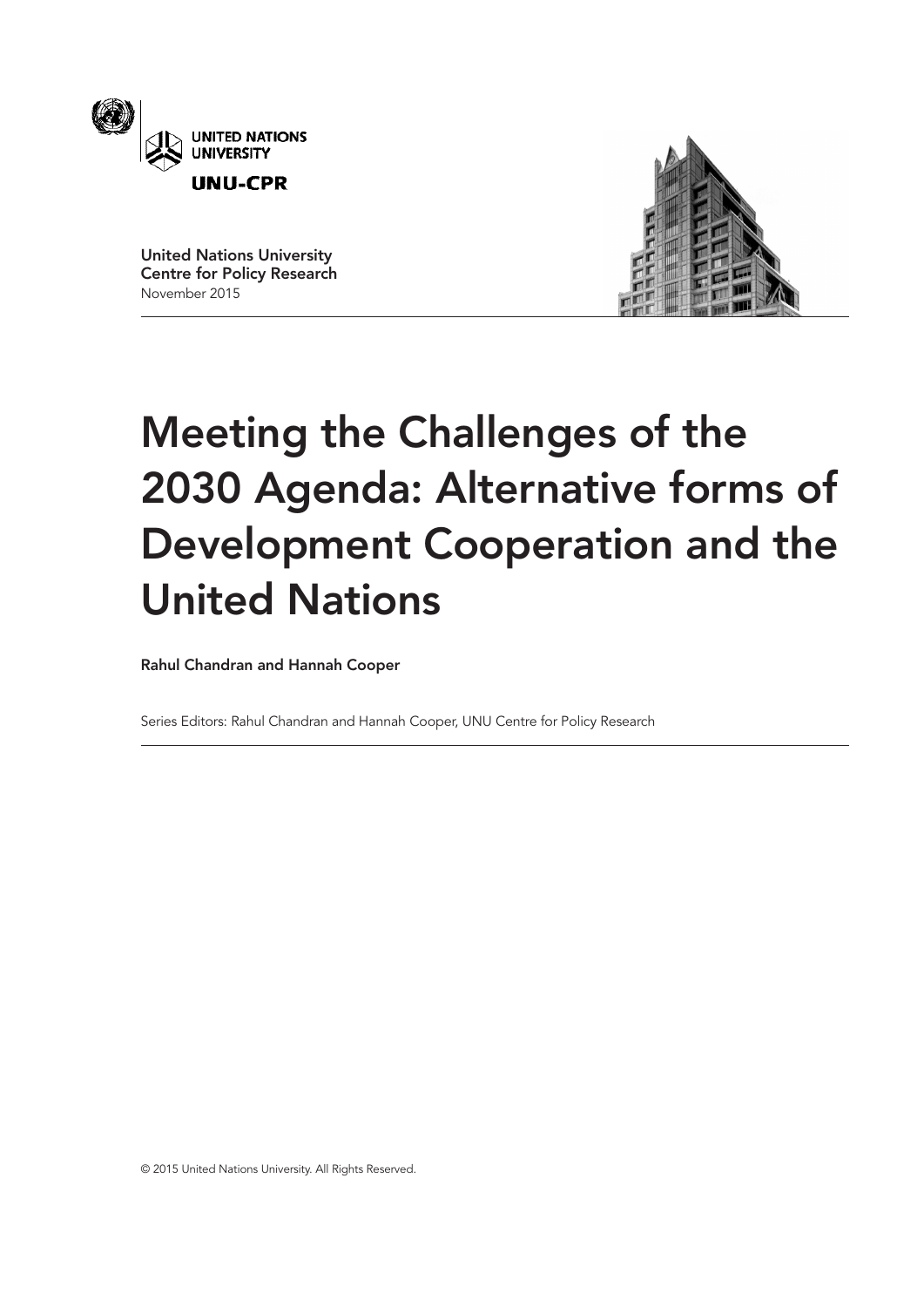#### **Context**

The 2030 Agenda for Sustainable Development calls for "a revitalized Global Partnership."1

A strengthened partnership is critical to overcome two key challenges for the 2030 Agenda:

- (a) The reality that by 2025, the locus of global poverty will overwhelmingly be in fragile, mainly low-income and African, states;<sup>2</sup> and simultaneously
- (b) The difficulty in ensuring and extending the gains found in middle-income countries with both growth and low poverty rates, to reach their most marginalized citizens who remain in poverty.<sup>3</sup>

To deliver on both counts, development cooperation will have to be able to stimulate and support sustainable development in middle-income countries as well as fragile and conflict affected states. To meet the breadth of the Sustainable Development Goals (SDGs), development cooperation will have to find new methods and new tools for delivery.

Yet given the scale of this challenge, international development cooperation, particularly in fragile countries, is often held to be "insufficient, and… imbalanced in favor of a supply-driven approach from a too limited number of countries."4

Fortunately, as shown by the nine papers in this series, development cooperation is rapidly evolving. New actors play a growing role in defining the structure of development cooperation,<sup>5</sup> despite the fact that the volume of their cooperation still accounts for a relatively small percentage of recorded aid.6 In part, this is because analysts see a potential for growth in these forms of cooperation – often termed "a new aid agenda" – that they do not see for traditional donor finance.7 It is also because of the need for new solutions. Alternative forms of cooperation are not without controversy, however, and the papers also engage with concerns around fragmentation, governance, sustainability, competition, and the scramble for natural resources.8

The reality is that these forms of cooperation exist, and are growing rapidly. And for the United Nations in particular, given the scale of the challenge of implementing the 2030 Agenda, "some kind of co-ordination and common understanding... [is] a prerequisite for putting the developing world into the position of fully benefiting from opportunities

arising from the new donors."9

Much of the existing literature looks at South-South Cooperation too simply as an operational mechanism in development cooperation,<sup>10</sup> and asks how South-South approaches can serve the UN agenda. Here, the authors have been asked to examine how the UN system can serve the South and developing countries' priorities, with no assumptions as to the role of the UN.

This series of papers therefore has three objectives:

- 1. To help policymakers develop a shared understanding of broad trends in development cooperation, going beyond the false dichotomy of "DAC or non-DAC";
- 2. To begin to understand the role of alternative forms of cooperation in the context of the 2030 Agenda for Sustainable Development;
- 3. To stimulate the debate over the opportunities and limits for the United Nations in supporting alternative forms of cooperation.

The story that emerges is more complicated than a simple rejection of "Western donor-recipient models of assistance in favor of a South-South framework for cooperation that [underscores] a partnership among equals for mutual benefit."11 The field of development is expanding – as it needs to.

### An old idea brought to new scale

The idea captured by the term South-South Cooperation (SSC) is actually an old one. Its formal origins are in the 1955 Bandung Conference. The 1978 Buenos Aires Plan of Action for Promoting and Implementation Technical Cooperation among Developing Countries, adopted by the UN General Assembly, pointed to the increasing importance of what it called "technical cooperation among developing countries." The Kuwait Fund for Arab Economic Development was established in the same year as USAID (1961) and China has been involved in international assistance since the 1950s.12 And more recent forms of development cooperation, like triangular cooperation, are by now so extensive that they, too, can no longer be called 'new': by early 2011 two thirds of OECD-DAC member countries had engaged in triangular cooperation projects.13

The OECD-DAC, which has arguably been the standard-setter in international development since the 1960s, <sup>14</sup>has struggled to come to terms with alternative models of cooperation. It only be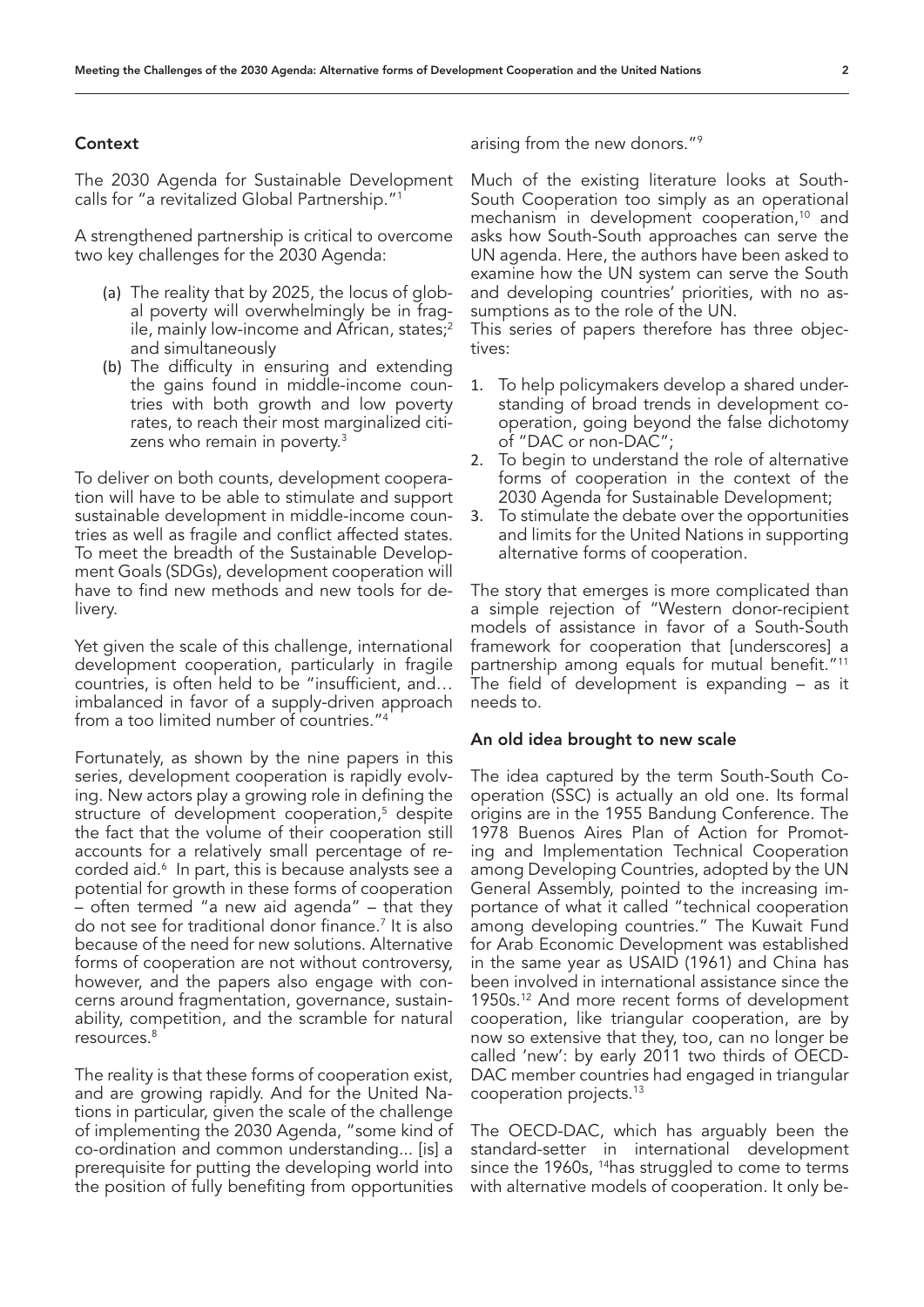gan to recognize the existence of other financing options for low-income countries about ten years ago.15 And although the DAC saw steps towards recognition as an effort at inclusion, it was also clear that they were "welcoming" other actors into its members' club, but not inviting genuine challenges to its model of development.

What is new in recent years is the emergence of alternative forms of cooperation on a larger scale. The growing involvement in particular of the BRICS group as well as Indonesia, Turkey and Mexico – to name but a few – has brought increasing attention to these countries' own priorities, focus, and methods of development cooperation. Their actions are challenging the DAC model of development.<sup>16</sup>

## Typologies of alternative forms of development cooperation

Non-DAC members engaged in development cooperation are generally and loosely divided into three broad categories:<sup>17</sup>

- 1. Emerging donors, sometimes referred to as "DAC-model countries";18
- 2. Providers of South-South Cooperation, including most BRICS countries;
- 3. Arab/Gulf donors.

There are overlaps amongst these groups and these categorizations have limited utility. Mexico, for instance, is sometimes described as a DAC-model country.<sup>19</sup> But as Lallande highlights in his paper, Mexico self-identifies as a source of South-South cooperation. Similarly, several Gulf countries report their aid volumes to the DAC on an annual basis, which could characterize them as DAC model countries, more than as a separate group.20

The whole idea of SSC may also conceal as much as it reveals. The assumption within the SSC rhetoric of horizontal and equal interaction "neglects the existence of economic and power asymmetries as well as the possibilities of dependencies between the countries of the South themselves."21 Accusations that alternative forms of cooperation reproduce the top-down approaches of traditional donors are not infrequent.<sup>22</sup> Even the idea and terminology of SSC can be seen as a function of "old binaries of the development discourse" which separate the world into an industrialized and wealthy North and the underdeveloped South.23

Newer mechanisms, such as the Fragile-to-Frag-

ile modality outlined in Garassi's paper, are also challenging these categories. This modality allows fragile and low-income countries with similar histories of conflict and challenges with institutional development to cooperate, and is both a pushback on and complement to both traditional DAC assistance and SSC.

Moreover, while there is some convergence towards certain DAC practices and standards – as highlighted by Tok and Lallande on Gulf and Mexican cooperation, respectively<sup>24</sup> – there are equally frequent instances of countries keeping their distance, as explored in Gu's paper on Chinese cooperation. This is also true as countries come together – such as in the Khaleeji mode of cooperation described by Tok for the Gulf – and begin to explore formal differentiation from the DAC.

Although the label South-South Cooperation continues to be used in both formal multilateral settings, and by a significant number of non-DAC members, much of the reality does not fit comfortably within this label. In order to capture the whole spectrum of actors that can usefully contribute to the 2030 Agenda, it may be useful to speak simply – as we have tried

to do here – of alternative models of development cooperation. This may more accurately capture the diverse and evolving landscape.<sup>25</sup>

# Trends in alternative forms of development cooperation

The papers highlight key elements of different models of cooperation. Several characteristics emerge that could be useful for harnessing a collective effort towards the SDGs:

*Comparative advantage: Making better use of specific interests to share common but differentiated responsibilities*

Southern approaches towards development cooperation have been typified as a sector solidarity model, as opposed to the Northern development expert approach. Sector solidarity grows out of countries' own experiences of institutional transformation, which then allow them to share their knowledge with other Southern countries. Such assistance, theoretically, is focused on a specific sector (or often twinned institutions), rather than on the delivery of a specific output.<sup>26</sup>

The comparative advantage of southern actors in development cooperation goes beyond mere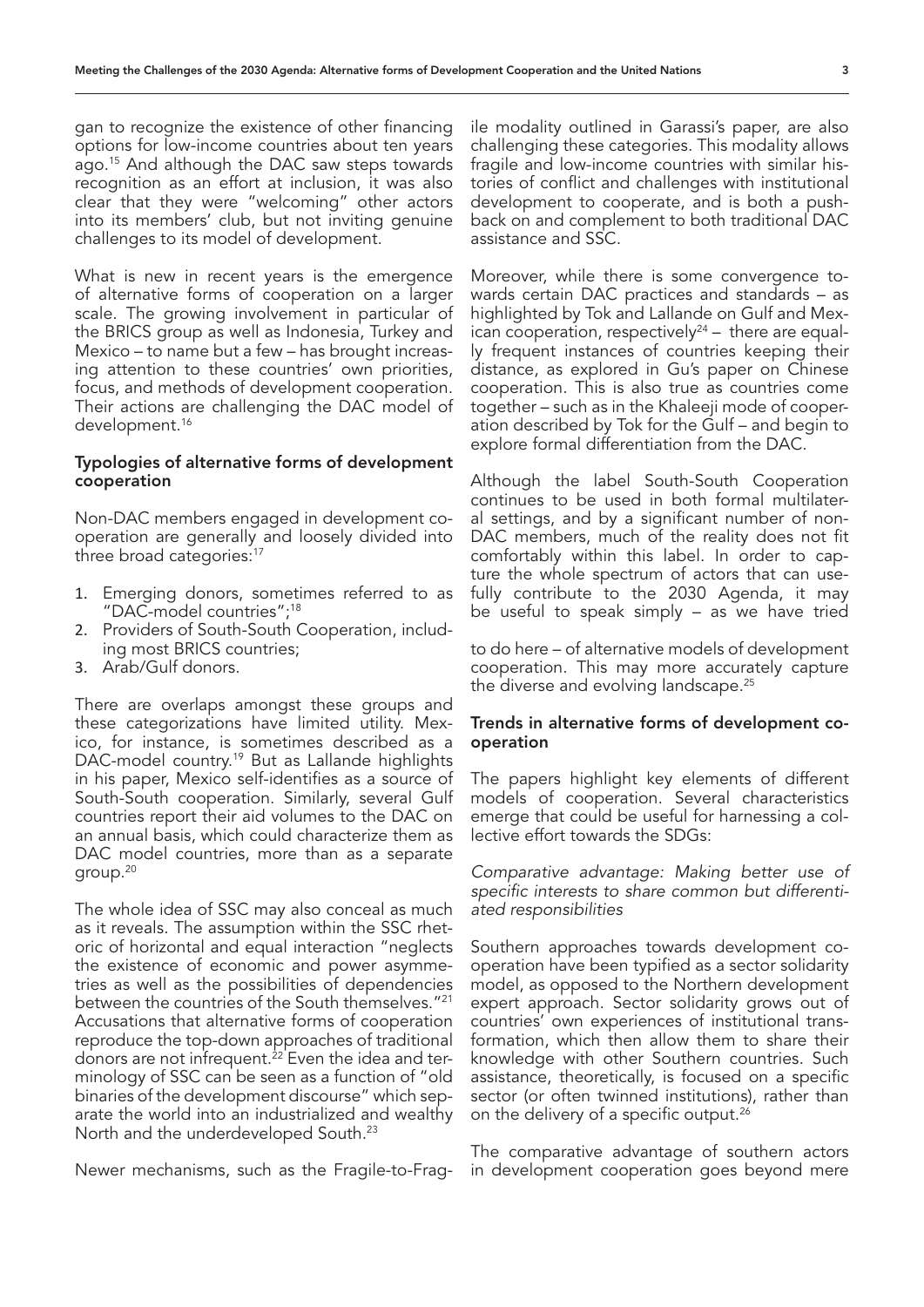technical competencies in specific industries and encompasses experience in dealing with a wide range of economic, political, and governance-related challenges during their own periods of transition. With its widely acclaimed constitution and smooth transition, South Africa, for example, has a particular influence and legitimacy on the continent. As Lucey explores, it has translated this into a deep and long-term engagement with countries emerging from conflict. Turkey, similarly, has used its experience of expanding services to rural regions over the last several decades as well as its cultural understanding of Muslim contexts to play an increasing role in Somalia.

These – and other stories that are emerging from increased cooperation – suggest that there may be a value to understanding which countries have sector-specific relevant expertise, and supporting these countries in developing partnerships. Examples might include expertise in rural electrification in difficult climates, where the Democratic Republic of the Congo has ongoing demands, or managing economic transitions after the withdrawal of peacekeeping operations, which will be an increasing issue in West Africa. This is also an area where decentralized cooperation – as discussed by Nganje – can play a critical role. It is easy to imagine that municipal exchanges between two cities in the global South experiencing similar flood-risks (Saint-Louis in Senegal and Cotonou in Benin, for example) could provide significant benefits.

# *Partnership first: Using history and new forms of cooperation to build stronger, enduring partnerships based on mutual respect*

Linked to the idea of comparative advantage is a clear rejection of the idea of a transfer of expertise from a donor country to a less-developed recipient in favor of a partnership model. Of course, some partnerships are more equal than others, and the extent to which genuine partnerships are possible between middle-income countries and fragile, low-income countries must be questioned.

However, even the more developed and larger middle-income countries involved in South-South Cooperation can legitimately claim that their approach is different – in part because of history. Free of the tarnish of a colonial past – and indeed often associated, as in the cases of South Africa and India, with anticolonial movements – they can be accepted more favorably by the governments and populations of other developing countries.

India, as explored in Aneja's paper, envisions its development cooperation specifically in terms of mutual benefit and exchange between equal partners.

The issue of sovereignty is also a factor. It appears that countries see development cooperation as more of a partnership when there is "a more horizontal relationship where financial flows may be tied to commercial or diplomatic interests but not to political conditionalities."<sup>27</sup> This may be a function of the complex history of structural adjustment; it may just as easily be a function of a desire of governments to avoid the scrutiny on expenditure that accompanies DAC aid.

Nganje's paper on decentralized cooperation illustrates the opportunity for collaborative relationships at the local and municipal levels. Such partnerships have the possibility of complementing state-to-state approaches to cooperation with subnational ones. This is becoming increasingly necessary in the context of the call to "leave no one behind" in implementing the 2030 Agenda for Sustainable Development. Decentralized cooperation has the potential to address the increasing disparity within countries and even within cities when it comes to development, due to the increasingly urban nature of crises and the particular challenges of addressing such urban challenges.

## *Regional specificity and integrated approaches*

All countries link aid to foreign policy priorities. However, a major difference between southern actors and DAC donors is that the extent to which the former explicitly link aid to trade and other commercial tools. This avoids the artificial distinction promoted by the DAC, at least in their official development activities. In China, as highlighted in Gu's paper, responsibility for external cooperation policy and practice is shared between the Ministry of Foreign Affairs and Ministry of Commerce. India, similarly, blends instruments such as grants and technical assistance with commercial instruments such as concessional loans, export credits, and trade and investment. This is not to say that Northern countries do not make similar decisions; but more that the DAC approach offers little room for recognition of integration.

The impact of integrated approaches are simply not known, however. There is little comparative evidence to assess, for example, the influence of the UK's Department for International Develop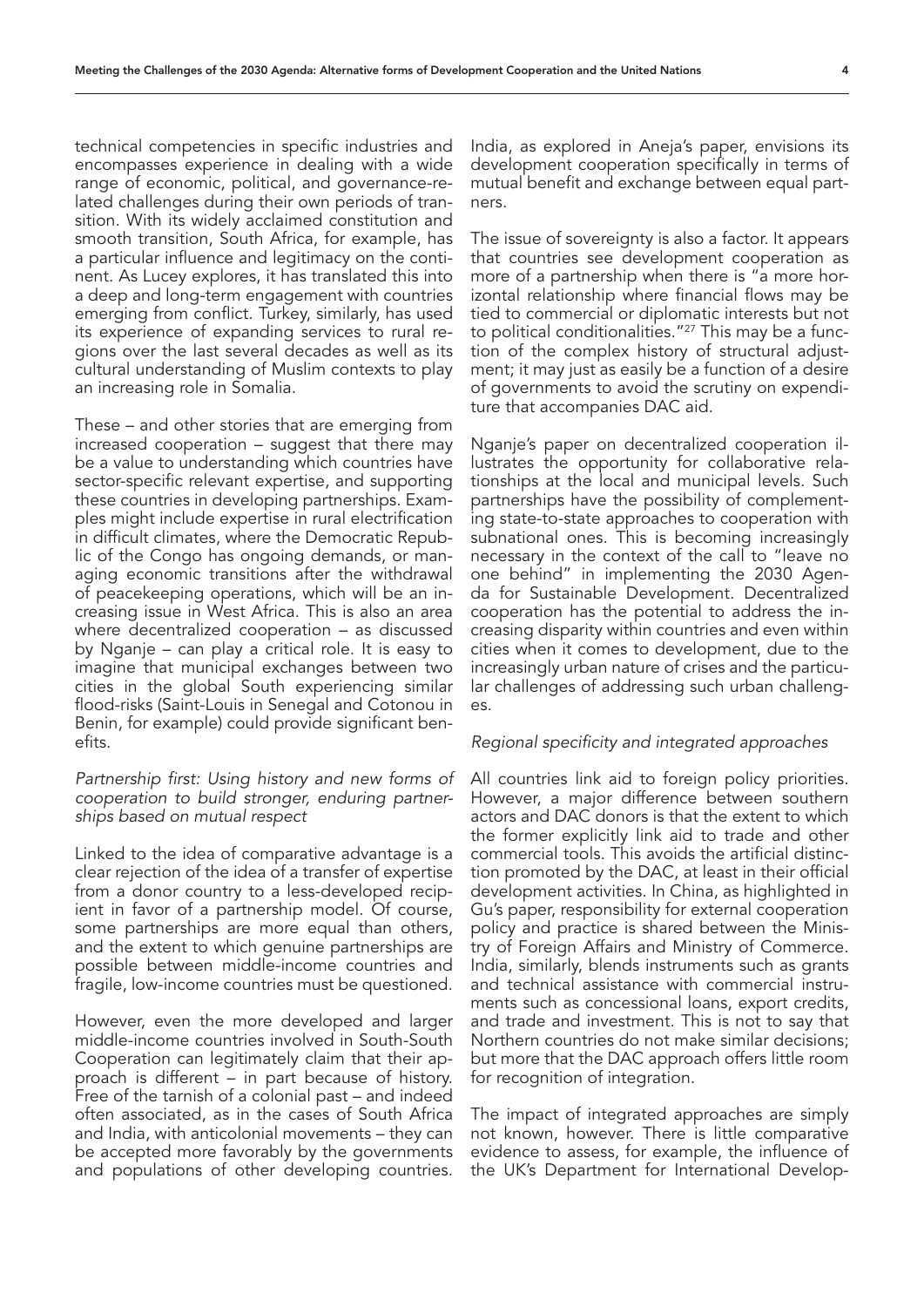ment, with its ring-fenced budget and parliamentary protection against, say, Australia or Canada with their merged Departments for Foreign Affairs and Trade, or the Indian approach. One of our central contentions is that all of these approaches may have value, and could learn from each other. There is no right answer for development.

Further to this, it is notable that most of the actors studied in this series of papers focus their assistance on their own geographic sphere of influence. This could lead us to reason that greater coherence is possible at the regional level, where countries (generally) have deeper economic, social and cultural relationships. There is also a propensity to make use of bilateral, rather than multilateral aid, which could also be a result of this desire to sell the individual country's 'brand' abroad. More explicit recognition of these factors could help the UN and Member States to work together to better understand the advantages and disadvantages of such approaches.

# *Broader measurement frameworks and more transparency*

An often-cited concern with non-DAC donors is their reluctance to publish figures on development cooperation, thus avoiding external scrutiny.28 This is often attributed to their presumed reluctance to adhere to DAC-imposed principles of delivery.<sup>29</sup>

Yet different ways of reporting on assistance "can reveal national governments' views of what constitutes development cooperation and its objectives."30 India, as noted, combines technical cooperation with various forms of foreign investment. Reporting the full extent of its engagement is impossible within the DAC framework. South Africa, similarly, defines as cooperation many activities that would not be included in ODA measurements. Even Mexico, which subscribes to some of the reporting standards of the OECD-DAC, is unwilling to measure its contributions to SSC in terms of ODA, seeing the two as intrinsically different.

This suggests that there is room for developing a broader set of criteria to understand the extent of alternative models of development assistance. Given the latent caution about the DAC framework, a useful policy approach would be one that does not place Member States into competition, or into scorecards, but that thinks about building more inclusive forms of reporting. Again, a deeper understanding of what is possible would help with struggles to implement the 2030 Agenda.

There is also a link to governance. The issues of transparency and governance became a frequently discussed issue around the creation of the Asian Infrastructure Investment Bank (AIIB) and the BRICS' New Development Bank (NDB). But rather than building a "DAC vs. Other"-dynamic, the special legitimacy of the United Nations as a forum for all Member States could be used to facilitate more transparent self-reporting by all actors. Much work on this issue remains to be done, and it will be up to Member States to decide what support they need, and the UN to figure out how best they can offer such support.

# The role of the UN and ways forward in the context of the 2030 agenda

To implement the 2030 Agenda, effective international cooperation is more crucial than ever. The absence of an inclusive institutional setting to discuss all models of cooperation which has broad, high-level support makes the sharing of experiences difficult. There is little evidence that the actors promoting the alternative models described in these papers have joined forces to create an organizational platform to advance a new aid agenda.<sup>31</sup> And while it is possible that the AIIB and NDB, as discussed by Abdenur, may begin to provide a more clear platform, these are still in very early days.

Current initiatives to foster dialogue have had limited impact. The Global Partnership for Effective Development Cooperation (GPEDC), for instance, was launched at the Fourth High Level Forum on Aid Effectiveness in Busan in 2011 to bring together a wide range of actors in order to encourage "shared advice, shared learning and shared action" around effective development cooperation.32 Busan attempted to shift the rhetoric from 'aid effectiveness' to 'development effectiveness'; some critics see this as a largely insincere shift given the continuing emphasis on the traditional donor agenda.33 Indeed, the OECD still leads the GPEDC and it is seen as a DAC-led process, "conceived by the OECD for the OECD."34 Signaling their skepticism, India and China did not attend its first high-level meeting held in Mexico in April 2014, and Brazil was present only as an observer.<sup>35</sup>

Numerous fora have also developed within the UN to advance the debate around South-South Cooperation and to improve implementation of South-South projects through sharing of experi-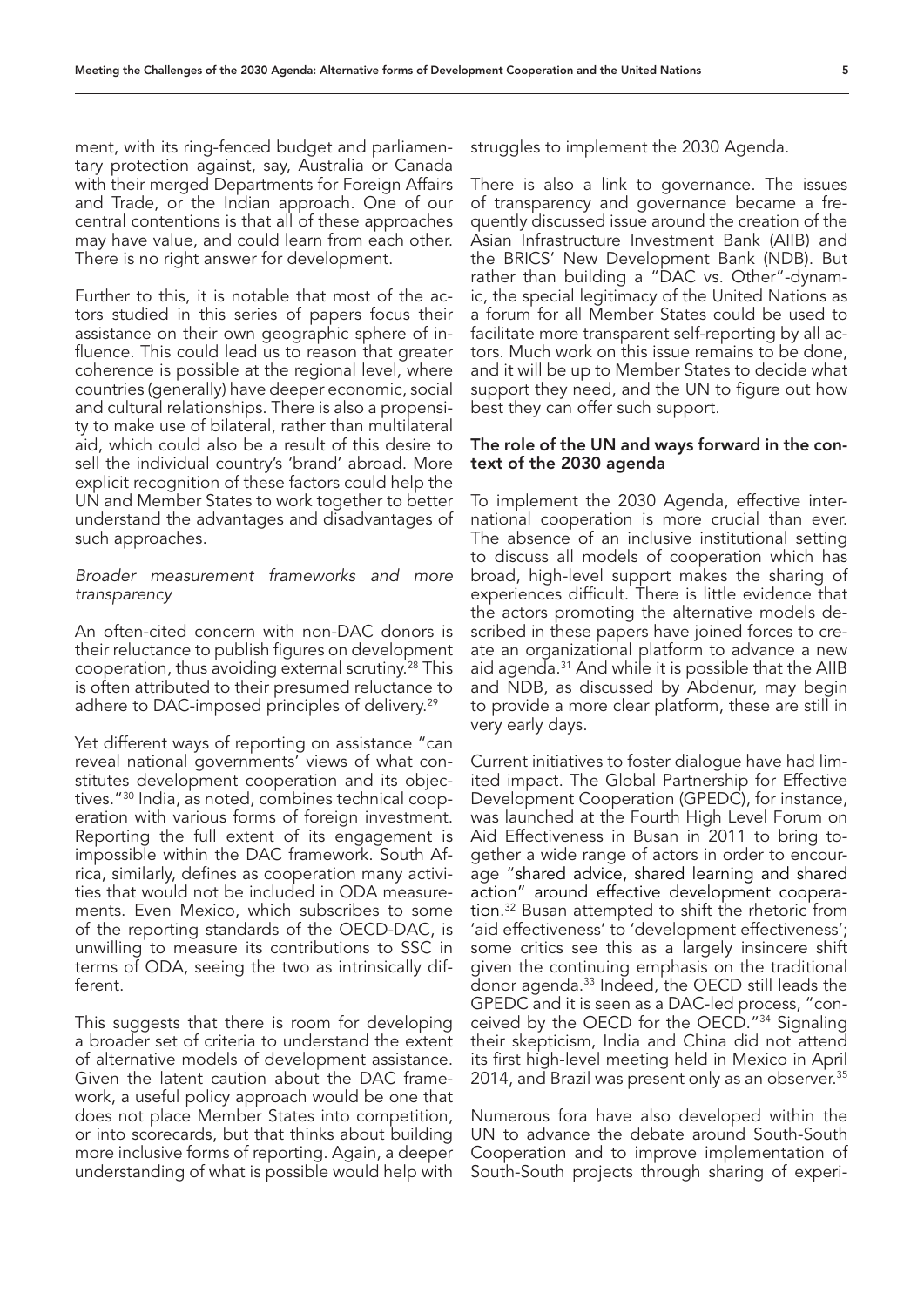ences and lessons learnt. These include UN entities such as the High-Level Committee on South-South Cooperation, the UN Development Group Task Team on South-South Cooperation, the UN Development Cooperation Forum (DCF), which includes SSC as one of its key areas of work, and the United Nations Office for South-South Cooperation (UNOSSC), hosted by UNDP.

This proliferation of fora suggests that the UN has a value in promoting alternative approaches to development cooperation. Indeed, providers of SSC have clearly expressed a preference for UN-led processes over those led by the DAC.<sup>36</sup> The UNDCF, for example, has been identified as a useful forum for strengthening cooperation and bringing together a range of actors.<sup>37</sup> Quadir tentatively identified the DCF as a "new window of opportunity for Southern countries to reflect their distinctive voices in development cooperation."38

However, since its inception in 2008, the DCF has made slow progress and has received limited acceptance as a facilitator of policy debates, with weak Member State ownership.<sup>39</sup> It has received lukewarm support from DAC donors and Southern countries alike, affecting its ability to be a truly effective body.<sup>40</sup> Its limited resources and capacity, in addition to an unclear mandate, which overlaps with those of the UN High-Level Political Forum, the Open Working Group on Sustainable Development Groups, and the Financing for Development process, also dilute its impact.<sup>41</sup>

Moreover, whilst it is representative in terms of UN Member State participation, the DCF is an essentially inter-governmental forum, which means that the potential for local/municipal government, civil society, NGO and private sector involvement is limited. This is a considerable weakness when dealing with a shifting development environment that is expanding beyond the remit of national governments. Meanwhile, whilst the UNOSSC is seen by the G77 and China as a "neutral" forum,<sup>42</sup> it seems inadequate to give such a small office the mandate of ensuring that the entire UN Development System embrace new and alternative forms of development cooperation.

# *The UN as enabler*

All nine papers presented in this series strongly support the idea that the UN, with its unique global reach and in-country presence, could have a role in bringing together different actors involved in development cooperation. However, they urge

caution in ensuring that southern actors are not coopted into prescriptive systems. SSC, along with other alternative models of development cooperation, has been happening for decades both with and without the UN. The need is for an enabling, rather than a coordinating, role. The UN and other established development actors must engage without coopting or trying to act as a watchdog.<sup>43</sup>

One of the most commonly cited lacunae in the debate around alternative development models is the absence of a common vision. Here, the SDGs and the 2030 Agenda provide a natural pathway to shared vision. This does not limit the potential of what countries choose to do. Rather, it provides a common language to build links where appropriate.

In order to do so, there is a need for:

- 1. A common space for discussions on how to integrate different forms of cooperation that share objectives. This could exist at the country-level, at the level of SDGs or specific targets – but the more inclusive the mechanism, and the more willing it is to embrace DAC cooperation as one of many forms, rather than the primary form, the more likely it will be to succeed.
- 2. Efforts to develop common language for reporting. Better statistics on alternative forms of cooperation are critical for building a shared understanding of what Member States are doing, and for enabling the whole to be greater than just the sum of all the parts.
- 3. A platform for deeper knowledge-sharing. As the volume of cooperation and the scale of efforts grow, and as the complexity of the challenge increases, all parties need to be able to learn from each other. India, China, and Turkey, for example, all play active roles in Afghanistan. There may be conflicting views on pathways to success; there may be major strategic differences on policy options. Yet, all parties have struggled to support national services and institutions. Knowledge-exchanges, brokered through the United Nations which through its neutrality may be able to transcend political differences, could help all parties be better partners to Afghanistan – and countless other countries.
	- a. Partnerships and exchanges, for instance, could be organized between Member State civil servants both at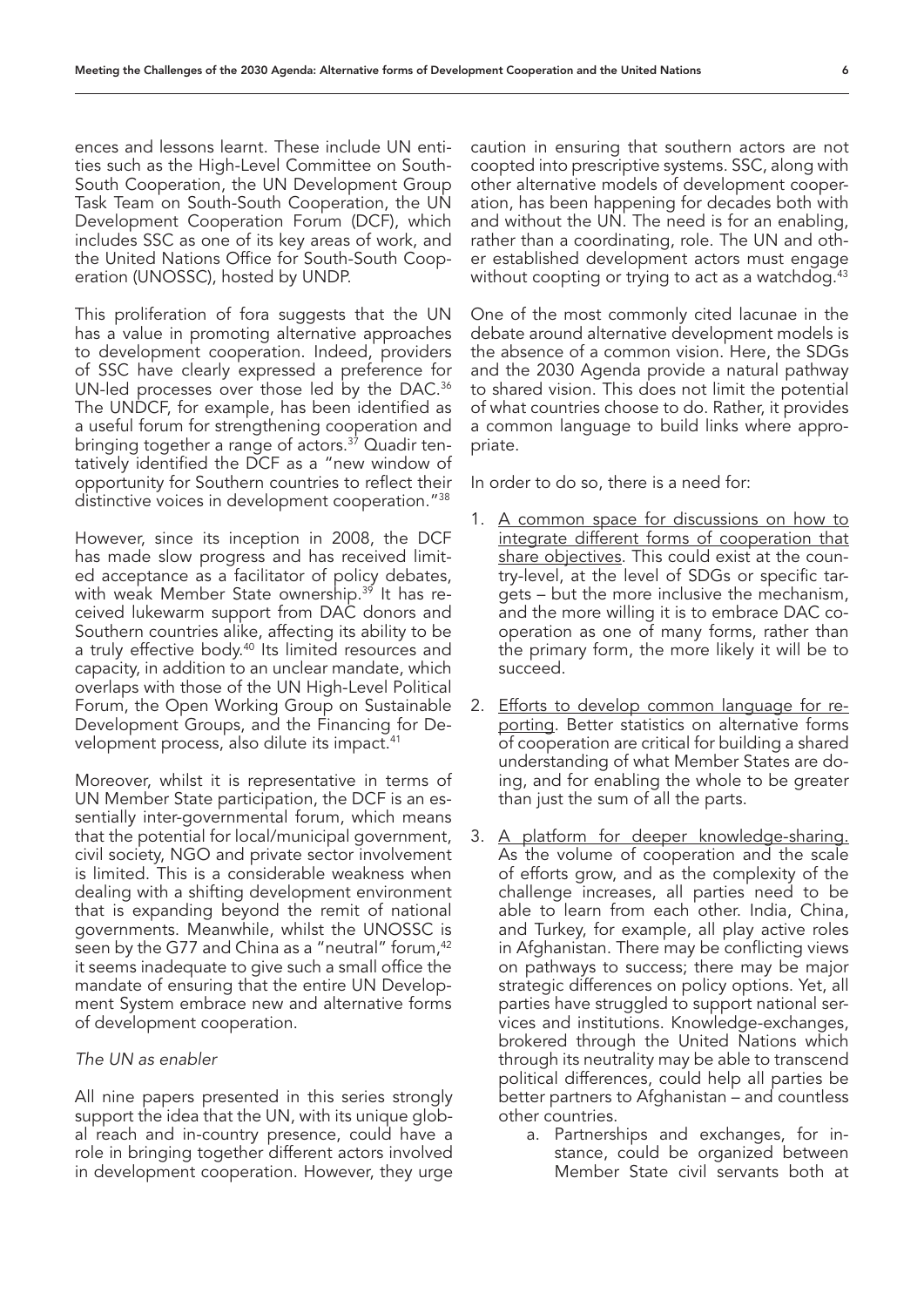a national and also a local level. This may include capacity building at the global public policy level, where gaps in Member State capacity are considerable. This could also involve South to North exchanges, where traditional donors learn best practice from southern partners in areas where the North has gaps, such as risk-taking and prioritizing donor-driven assistance.

- 4. Mainstreaming alternative models into the UN's efforts. Currently, the UNOSSC acts as a kind of gatekeeper for South-South Cooperation, with some other UN entities (notably the ILO and UNCTAD) adopting such approaches in much of their programming. Other actors, particularly in the field of peacebuilding and peacekeeping, could better mainstream ideas emerging from alternative models of cooperation, particularly around the struggle to achieve Goal 16.
- 5. Supporting risk-taking in alternative models. Recognition that business-as-usual is insufficient to achieve the SDGs is a starting point. Alternative models of cooperation allow for innovation and experimentation in a way that can both improve their efforts and those of traditional cooperation. The use of mechanisms that allow for the mitigation and sharing of risk – notably, pooled funding – could help to ensure that approaches are flexible and less risk averse. Member States should ensure that their activities have the critical mass, and adequate resourcing, to actually make a difference.

## Conclusion

This set of papers focuses on alternative models

of cooperation, beyond the North-South/South-South binary in debates around development.<sup>44</sup>

The emergence and propagation of different forms of cooperation "does not automatically lead to better development outcomes."45 Nor are all of the standards and practices put in place by the DAC irrelevant because of questions of the legitimacy of their source.<sup>46</sup> The DAC has decades of hard-won experience in supporting development, and any country or actor wishing to support development would be strategic to learn from these experiences without being constrained by them.

The UN – and indeed the international development community at large – currently lack the means by which to fully engage with alternative models. To achieve the 2030 Agenda and the SDGs it is essential that the best of what exists in development cooperation is first understood, in order to imagine what might be.47 To do so, Member States will need to clearly articulate how they want the United Nations to engage with their efforts, and then be genuinely willing to open themselves to such engagement, and bear the accompanying transaction costs.

As early as 1974, the UN General Assembly recognized the "need to give international development co-operation a truly universal character and to enhance the over-all efficiency… by making a systematic and comprehensive effort to pool and utilize the capacities, experiences and resources of the developing countries."<sup>48</sup> The 2030 Agenda and a wide array of alternative forms of development cooperation that are growing in strength and scale provide an opportunity for Member States to implement their own desires.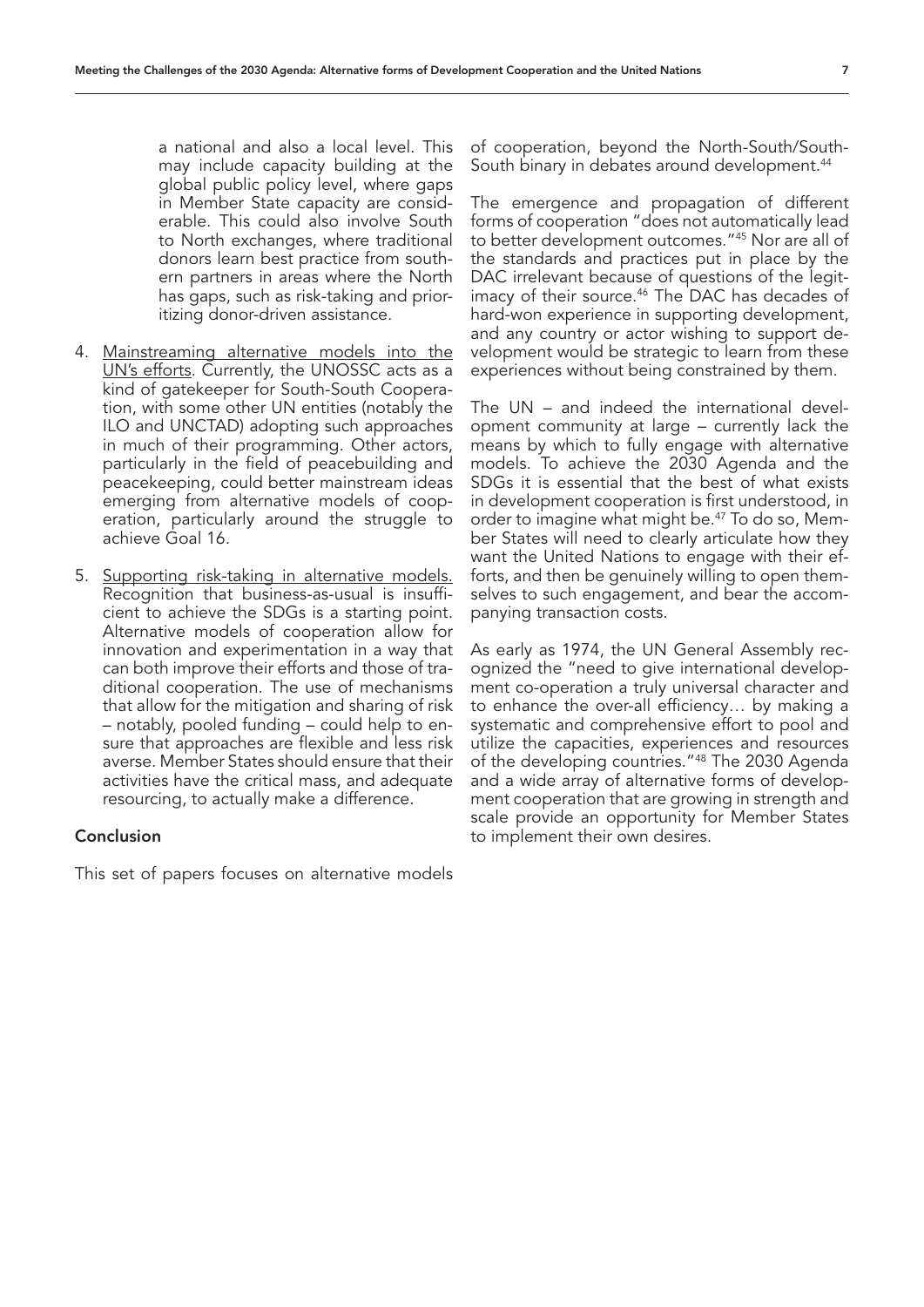#### Endnotes

- 1 UN General Assembly Resolution 70/1 (2015) *Transforming our World: the 2030 Agenda for Sustainable Development*, A/RES/70/1.
- 2 Homi Kharas and Andrew Rogerson (2012) "Horizon 2025", July (Overseas Development Institute: London).
- 3 Laurence Chandy, Hiroshi Kato and Homi Kharas (2015) *The Last Mile in Ending Extreme Poverty* (Brookings Institution Press: Washington,  $D<sub>C</sub>$
- 4 Paul Keating and Sharon Wiharta (2012) "Synthesis Report of the Baseline Study on Civilian Capacity: A CIVCAP Network Joint Research Paper", *NUPI Security in Practice* 10-2012.
- $^5\,$  Fahimul Quadir (2013) "Rising Donors and the New Narrative of 'South–South' Cooperation: what prospects for changing the landscape of development assistance programmes?", *Third World Quarterly*, Volume 34, Issue 2, 2013
- 6 Richard Manning (2006) "Will 'Emerging Donors' Change the Face of International Co-operation?", *Development Policy Review,* 24, pp. 371–385; Julie Walz and Vijaya Ramachandran (2011) "Brave New World A Literature Review of Emerging Donors and the Changing Nature of Foreign Assistance", Center for Global Development Working Paper 273, p. 7.
- 7 Quadir (2013) "Rising Donors", op cit.; See also Heiner Janus, Stephan Klingebiel and Sebastian Paulo (2014) "'Beyond Aid' and the Future of Development Cooperation", German Development Institute Briefing Paper No. 6/2014, p. 156.
- 8 Peter Kragelund (2011) "Back to BASICs? The Rejuvenation of Non-traditional Donors' Development Cooperation with Africa", *Development and Change*, 42(2), pp. 585-607, p. 604; see also Sebastian Paulo and Helmut Reisen (2010) "Eastern Donors and Western Soft Law: Towards a DAC Donor Peer Review of China and India?" *Development Policy Review*, 28 (5), pp. 535-552.
- 9 Paulo and Reisen (2010) "Eastern Donors", op cit.
- 10 See reference to "[using] south-south approaches" in Anita Mathur (2014) "Role of South–South Cooperation and Emerging Powers in Peacemaking and Peacebuilding", NUPI Report No.4/2014
- <sup>11</sup> Mathur (2014) "Role of South-South Cooperation", op cit.
- 12 Walz and Ramachandran (2011) "Brave New World", op cit., p. 3; Quadir (2013) "Rising Donors", op cit.
- 13 Deborah B.L. Farias (2015) "Triangular cooperation and the global governance of development assistance: Canada and Brazil as 'co-donors'", *Canadian Foreign Policy Journal,* 21:1, pp. 1-14
- 14 Clemens Six (2009) "The Rise of Postcolonial States as Donors: a challenge to the development paradigm?" *Third World Quarterly*, Vol. 30, No. 6, pp. 1103-1121.
- 15 Manning (2006) "Will 'Emerging Donors' Change the Face of International Co-operation?", op cit.
- <sup>16</sup> Clemens Six (2009) "The Rise of Postcolonial States", op cit.
- <sup>17</sup> This division applies to state-based actors. See Kimberly Smith, Talita Yamashiro Fordelone and Felix Zimmermann (2010) "Beyond the DAC: The Welcome Role of Other Providers of Development Cooperation", OECD DCD Issues Brief; Walz and Ramachandran (2011) "Brave New World", op cit.; Felix Zimmermann and Kimberley Smith (2011) "More Actors, More Money, More Ideas for International Development Cooperation", *Journal of International Development*, 23 (5); In Manning (2006) "Will 'Emerging Donors' Change the Face of International Co-operation?", op cit. the author identifies four groups. Instead of identifying 'Emerging donors' as a homogenous group, he distinguishes between OECD non-DAC donors (including Mexico and Turkey) and new EU Member States. Also see Homi Kharas (2007) *The New Reality of Aid*, Brookings, available at http://www.brookings.edu/~/media/research/files/papers/2007/8/aid%20kharas/08aid\_kharas.pdf.
- 18 Walz and Ramachandran (2011) "Brave New World", op cit.
- 19 Evgeniya Bakalova and Hans-Joachim Spanger (2013) "Development cooperation or competition? Russia as a re-emerging donor", PRIF Report 123 (Hessische Stiftung Friedens- und Konfliktforschung: Frankfurt am Main).
- <sup>20</sup> Smith, Yamashiro Fordelone and Zimmermann (2010) "Beyond the DAC", op cit.
- 21 Dana de la Fontaine and Jurek Seifert (2010) "The Role of South-South Cooperation in present Brazilian Foreign Policy: Actors, Interests and Functions", *Stockholm Papers in Latin American Studies*.
- <sup>22</sup> Farias (2015) "Triangular cooperation", op cit. On China and India, for instance, Six says that "their political claim to speak 'for the South' is problematic as their representativeness is increasingly questionable." He refers to South-East development cooperation in this case, rather than South-South.
- <sup>23</sup> Clemens Six (2009) "The Rise of Postcolonial States", op cit., pp. 1103-1121. See also Julian Eckl and Ralph Weber (2007) "North: South? Pitfalls of Dividing the World by Words", *Third World Quarterly*, Vol. 28, No. 1, pp. 3-23.
- <sup>24</sup> For instance, Mexico and South Africa have participated as observers in the Peer Reviews of DAC members (see Zimmerman and Smith (2011) "More Actors, More Money", op cit.).
- 25 For instance Mariella Di Ciommo (2014) "Development cooperation for the future: The increasing role of emerging providers", *Development Initiatives*.
- <sup>26</sup> United Nations (2013) 'Institution-building in post-conflict and post-crisis situations: Scaling up South-South and triangular cooperation', United Nations Civilian Capacities Initiative.
- <sup>27</sup> See Jing Gu's paper in this series.
- <sup>28</sup> Smith, Yamashiro Fordelone and Zimmermann (2010) "Bevond the DAC", op cit.

29 Ibid.

<sup>30</sup> Di Ciommo (2014) "Development cooperation for the future", op cit.